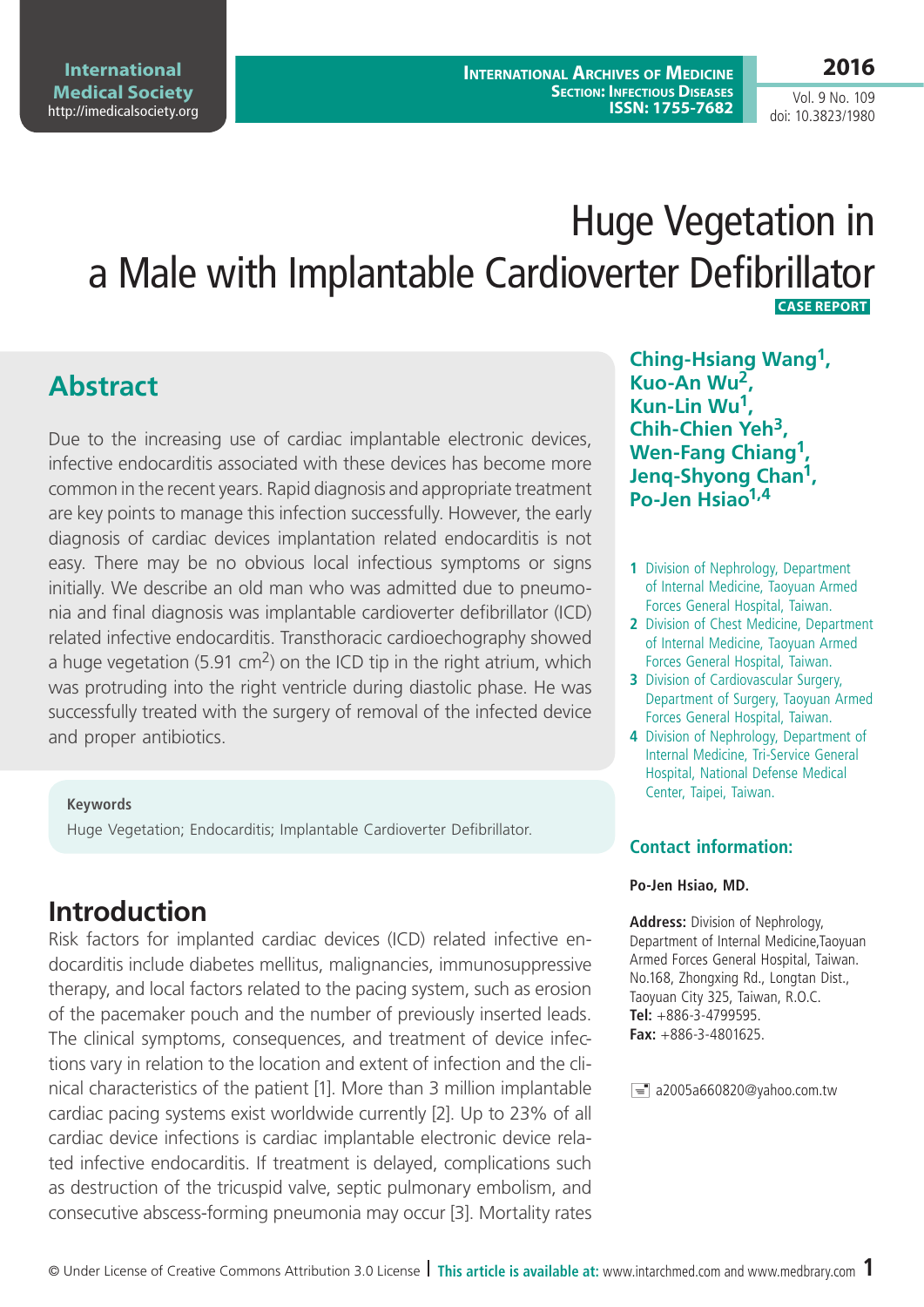Vol. 9 No. 109 doi: 10.3823/1980

were reported to range from 10.0 to 23.2% [1-3]. ICD related infective endocarditis is usually treated with surgical intervention and suitable antibiotics. Total removal of the infected device is required and associated with a favorable outcome.

### **Case report**

A 76-year-old male was admitted to our emergency department (ED) due to productive cough and chest pain for 3 days. He has history of diabetes mellitus for more than 20 years, ventricular arrhythmia and received dual chamber implantable ICD implantation 5 years ago. He was febrile with a body temperature of 39.5°C. His blood pressure was 80/50 mmHg, pulse rate was 110 beats/min, and respiratory rate was 21 breaths/ min. Initial blood laboratory examination revealed abnormalities as follows: white blood cell counts  $28.5 \times 103$  /μL; high concentration of procalcitonin (>200 ng/mL) and C reactive protein (12 mg/dL). Physical examination revealed bilateral fine crackles of breath sound and a grade 3/6 pansystolic

murmur over the left sternal border. Chest radiography revealed cardiomegaly and bilateral lung infiltrates. Transthoracic cardioechography showed mobile mass suggestive of a vegetation 5.91 cm<sup>2</sup> in area on the lead **(Figure 1a)**. The diagnosis of endocarditis was made, and broad-spectrum antibiotics were administered. Initial blood culture at ED grew *Enterococcus faecalis* and selective antibiotic treatment was prescribed. However the patient did not improve even after 3 day-antibiotic treatment. We consulted cardiovascular surgeon and decided to remove the infected pacing lead by surgical exploration. A huge vegetation (diameter around 5 cm) affection of the ICD lead wire and tricuspid valve was noted during the surgery **(Figure 1b)**. The temporary pacemaker was used after extraction and new temporary pacing wires were placed successfully 5 days later. Following an uneventful post-admission period, he was discharged smoothly. Currently, he presents a good clinical status and has no evidence of relapses.

**Figure 1: 1a**. Transthoracic echocardiogram view showing a hyperechogenic mass with 5.91 cm<sup>2</sup> in area compatible with vegetation (arrow) on the ICD lead (broken arrow) in the right atrium. **1b**. A huge vegetation measuring up to 5 x 2.5 x 1 cm attached to the ICD lead into the right atrium with affection of the tricuspid valve